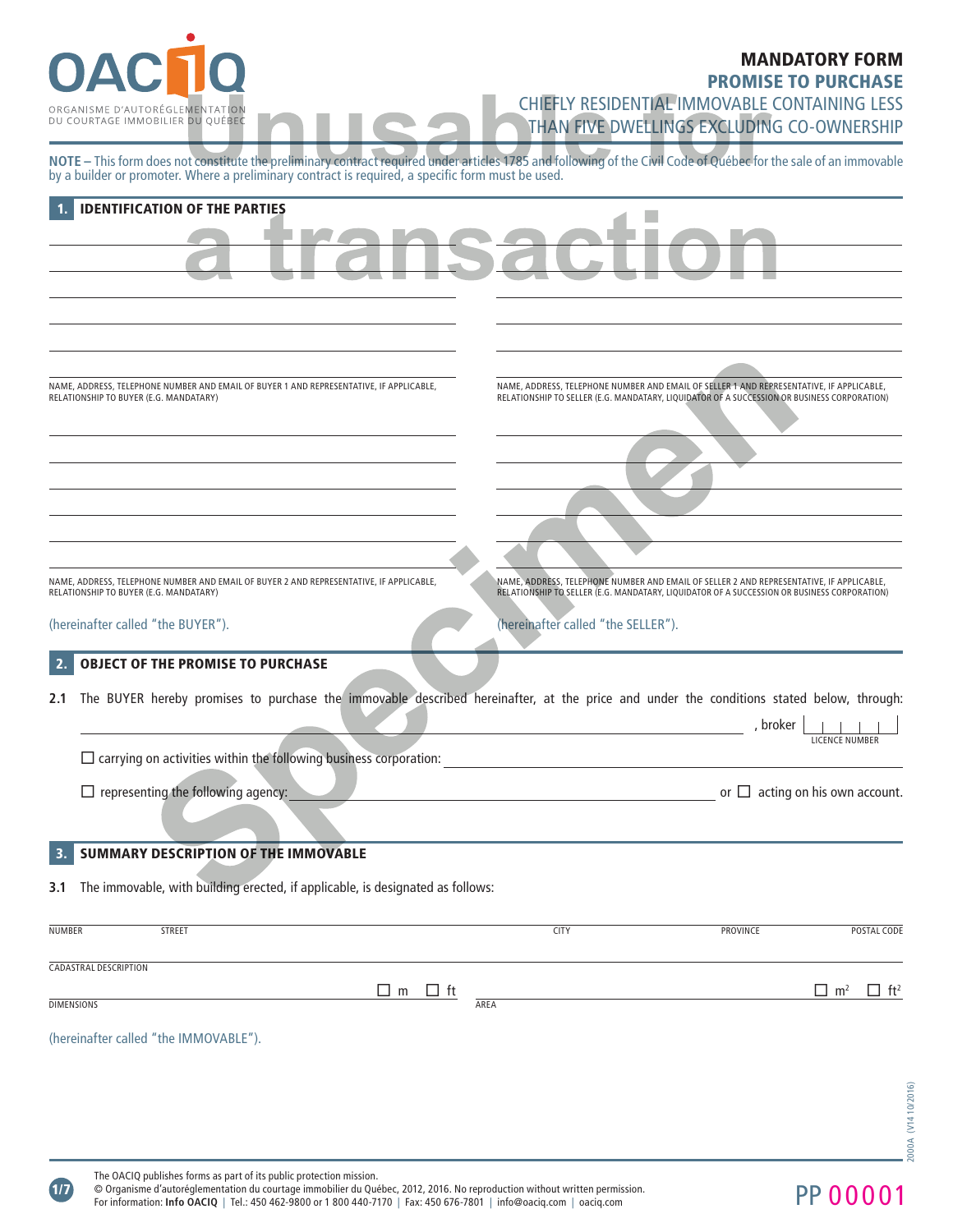## PRICE AND DEPOSIT (PLUS TAXES, IF APPLICABLE)

**4.1 PRICE** – The purchase price shall be dollars and the dollars of the dollars of the dollars dollars dollars and dollars dollars and dollars dollars and dollars dollars and dollars and dollars and dollars and dollars

(\$ ) which the BUYER agrees to pay in full upon the signing of the deed of sale.

**4.2** The IMMOVABLE  $\Box$  is not subject OR  $\Box$  is subject to Goods and Services Taxes and Québec sales taxes in a proportion of  $\Box$  %. Consequently, any tax that may be imposed as a result of the sale and to be collected by the SELLER under applicable tax laws shall, upon the signing of the deed of sale, be remitted by the BUYER to the SELLER for this purpose.

**4.3 DEPOSIT** – With this promise to purchase, the BUYER remits to the broker referred to in clause 2.1, as a deposit on the sale price to be paid, a sum of



(hereinafter called the "TRUSTEE"). Following the acceptance of this promise to purchase, the cheque may be certified and shall be given to the TRUSTEE, who shall deposit it into his trust account until the sum is required by the notary for the purpose of the deed of sale, whereupon that sum shall be applied against the purchase price. As soon as he has deposited that sum into his trust account, the TRUSTEE shall give the depositor a receipt. Should this promise to purchase become null and void, the TRUSTEE shall immediately refund the deposit to the depositor, without interest. The TRUSTEE may require that the request for a refund be made in writing. Otherwise, the TRUSTEE may use that deposit only in accordance with this promise to purchase or with the law.

## **METHOD OF PAYMENT**

- **5.1 DEPOSIT** Deposit paid in accordance with clause 4.3 of this promise to purchase: \$
- **5.2 ADDITIONAL SUM** Within the deadline indicated by the acting notary, the BUYER shall pay, or shall cause to be paid, to the acting notary, in trust, an additional sum:
- **5.3 NEW LOAN** Within the deadline indicated by the acting notary, the BUYER shall cause to be paid to the notary, in trust, a sum corresponding to any amount to be obtained in the form of a new hypothecary loan in accordance with clause 6.1:
- **5.4 EXISTING LOAN** The BUYER shall assume, in accordance with

Financing Annex AF- $\begin{array}{|c|c|c|c|c|c|} \hline \end{array}$  , the obligations relating to the existing

hypothecary loans, of which the overall balance is approximately: \$

**5.5 BALANCE OF THE SALE PRICE** – The BUYER shall pay to the SELLER,

in accordance with Financing Annex AF-  $\left| \begin{array}{ccc} \hline \end{array} \right|$ , the balance of the sale price:  $\int$ 

**TOTAL PRICE** 

# **NEW HYPOTHECARY LOAN**

**6.1 TERMS AND CONDITIONS** – The BUYER undertakes to take in good faith, as soon as possible and at his expense, all steps necessary to obtain a loan of \$ , secured by hypothec; this loan bearing interest at the current rate, which shall not exceed \_\_\_\_\_\_\_\_\_%

per annum (calculated semi-annually and not in advance), shall be calculated according to a maximum amortization plan of \_\_\_\_\_\_\_ years, the balance becoming due in a minimum of years.

In his efforts to obtain such a loan, the BUYER declares that:

 $\Box$  he is bound to an agency or broker by an exclusive mortgage brokerage contract

**OR**

2/7

 $\Box$  he is not bound to an agency or broker by an exclusive mortgage brokerage contract.

6.2 UNDERTAKING – The BUYER undertakes to supply to the SELLER, within **\_\_\_\_\_\_** days following acceptance of this promise to purchase, a copy of the undertaking by a hypothecary lender to grant the BUYER a loan in the amount set out in clause 6.1 or higher. Receipt of such an undertaking within that period shall have the effect of fully satisfying the conditions set out in clause 6.1.

© Organisme d'autoréglementation du courtage immobilier du Québec, 2012, 2016. No reproduction without written permission. © Organisme d'autoreglementation du courtage immobilier du Quebec, 2012, 2016. No reproduction without written permission.<br>For information: Info OACIQ | Tel.: 450 462-9800 or 1 800 440-7170 | Fax: 450 676-7801 | info@oaciq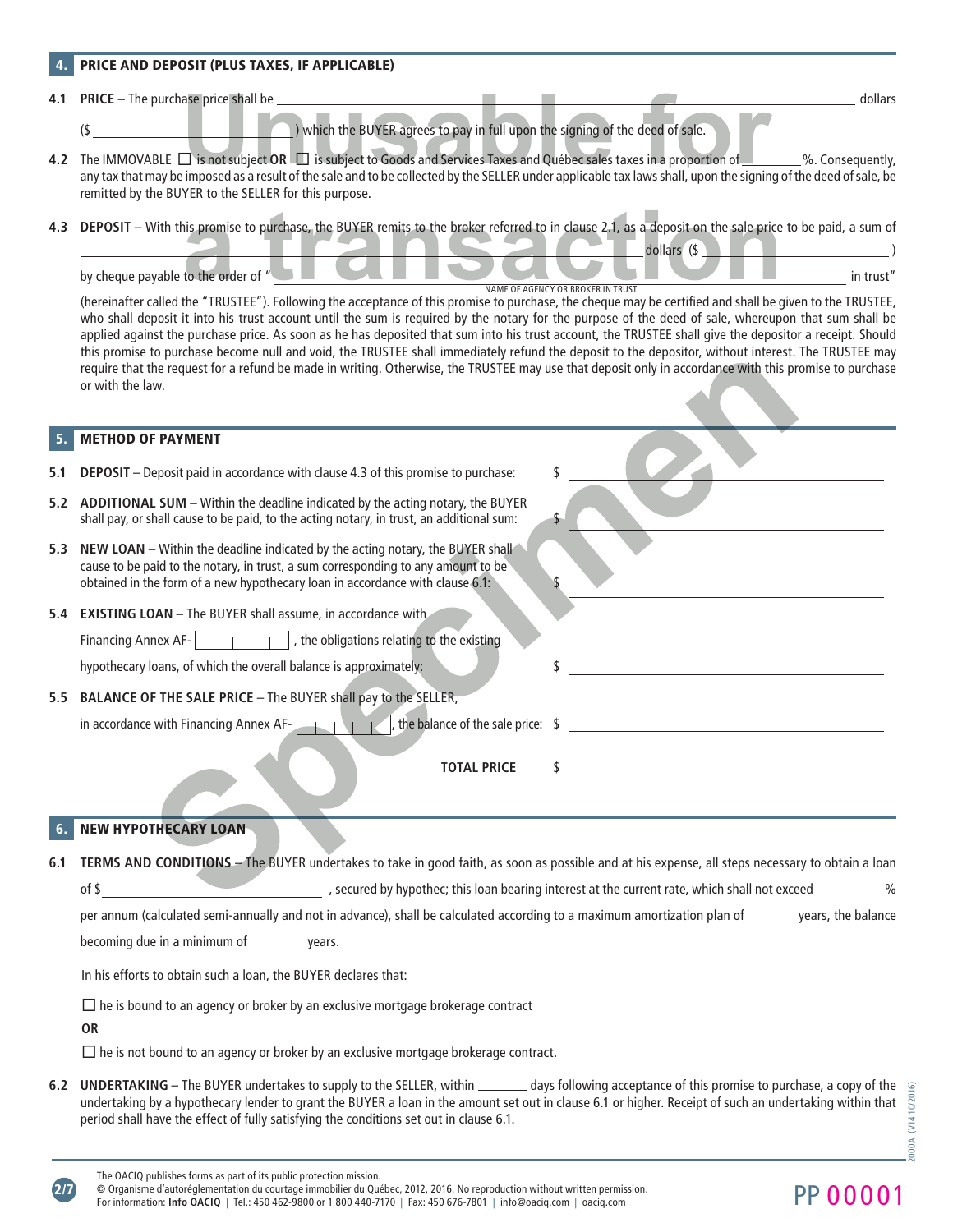- **6.3 ABSENCE OF UNDERTAKING** In the absence of proof of such an undertaking, the SELLER may, within a period of five (5) days following the expiry of the period set out in clause 6.2 or following receipt of a notice of refusal, notify the BUYER, in writing:
	- a) that he is requiring the BUYER to file immediately, at his expense, with a hypothecary lender designated by the SELLER, a new application for an hypothecary loan conforming to the conditions set out in clause 6.1. Should the BUYER not succeed in obtaining, within the time period specified in the SELLER's notice, a written undertaking from that hypothecary lender to grant the BUYER the loan applied for, this promise to purchase shall become null and void. However, the receipt of such an undertaking within that period shall have the effect of fully satisfying the conditions of this section;

## **OR**

b) that he renders this promise to purchase null and void.

Where the SELLER does not avail himself of the provisions of paragraph (a) or (b) above within the specified time period, this promise to purchase shall become null and void.

**Talling** 

#### 7. DECLARATIONS AND OBLIGATIONS OF THE BUYER

- **7.1** Subject to clause 8.1 and unless stipulated otherwise in clause 12.1, the BUYER has visited the IMMOVABLE, on and declares that he is satisfied therewith. **DATE**
- **7.2** The BUYER declares that  $\Box$  he is not bound **OR**  $\Box$  he is bound to the agency or the broker identified in clause 2.1 by a brokerage contract to purchase.
- **7.3** The costs of the deed of sale, of its registration and of the copies required shall be at the BUYER's expense.
- **7.4** Transfer duties following the signing of the deed of sale shall be at the BUYER's expense.
- **7.5** The BUYER may not sell, assign or otherwise alienate his rights in this promise to purchase without obtaining the prior written consent of the SELLER.
- **7.6 DAMAGES** In the event that no deed of sale is signed for the IMMOVABLE through the BUYER's fault, the BUYER undertakes to compensate directly the agency or the broker, bound to the SELLER by brokerage contract, in accordance with the ordinary rules of law, by paying damages equal to the remuneration that the SELLER would otherwise have had to pay.

#### **INSPECTION BY A PERSON CHOSEN BY THE BUYER**

**8.1**  $\Box$  This promise to purchase is conditional upon the BUYER being permitted to have the IMMOVABLE inspected by a building inspector or a professional within a period of days following acceptance of this promise to purchase. Should this inspection reveal the existence of a factor relating to the immovable and liable to significantly reduce the value thereof, reduce the income generated thereby or increase the expense relating thereto, the BUYER shall notify the SELLER, in writing, and shall give him a copy of the inspection report within four (4) days following the expiry of the above-mentioned time period. This promise to purchase shall become null and void upon receipt, by the SELLER, of this notification together with a copy of the inspection report. Should the BUYER fail to notify the SELLER within the time period and in the manner specified above, he shall be deemed to have waived this condition.

**OR**

**By initialing this box,** the BUYER acknowledges having been informed of his right to have the IMMOVABLE inspected by a building inspector or a professional and having waived his right to do so.

## REVIEW OF DOCUMENTS BY THE BUYER

**9.1** This promise to purchase is conditional upon the BUYER's examination and verification of the following documents:

To this effect, the SELLER shall submit to the BUYER a copy of the above documents within days following acceptance of this promise to purchase.

Should the BUYER not be satisfied upon examining and verifying these documents or should he fail to receive them within the specified time period and wishes to make this promise to purchase null and void as a result, he shall notify the SELLER, in writing, within seven (7) days following the expiry of the above mentioned time period.

This promise to purchase shall become null and void upon receipt of this notification by the SELLER. Should the BUYER fail to notify the SELLER within the above mentioned time period, he shall be deemed to have waived this condition.

The OACIQ publishes forms as part of its public protection mission.<br>© Organisme d'autoréglementation du courtage immobilier du Québec, 2012, 2016. No reproduction without written permission. © Organisme d'autoréglementation du courtage immobilier du Québec, 2012, 2016. No reproduction without written permission.<br>For information: Info OACIQ | Tel.: 450 462-9800 or 1 800 440-7170 | Fax: 450 676-7801 | info@oaci

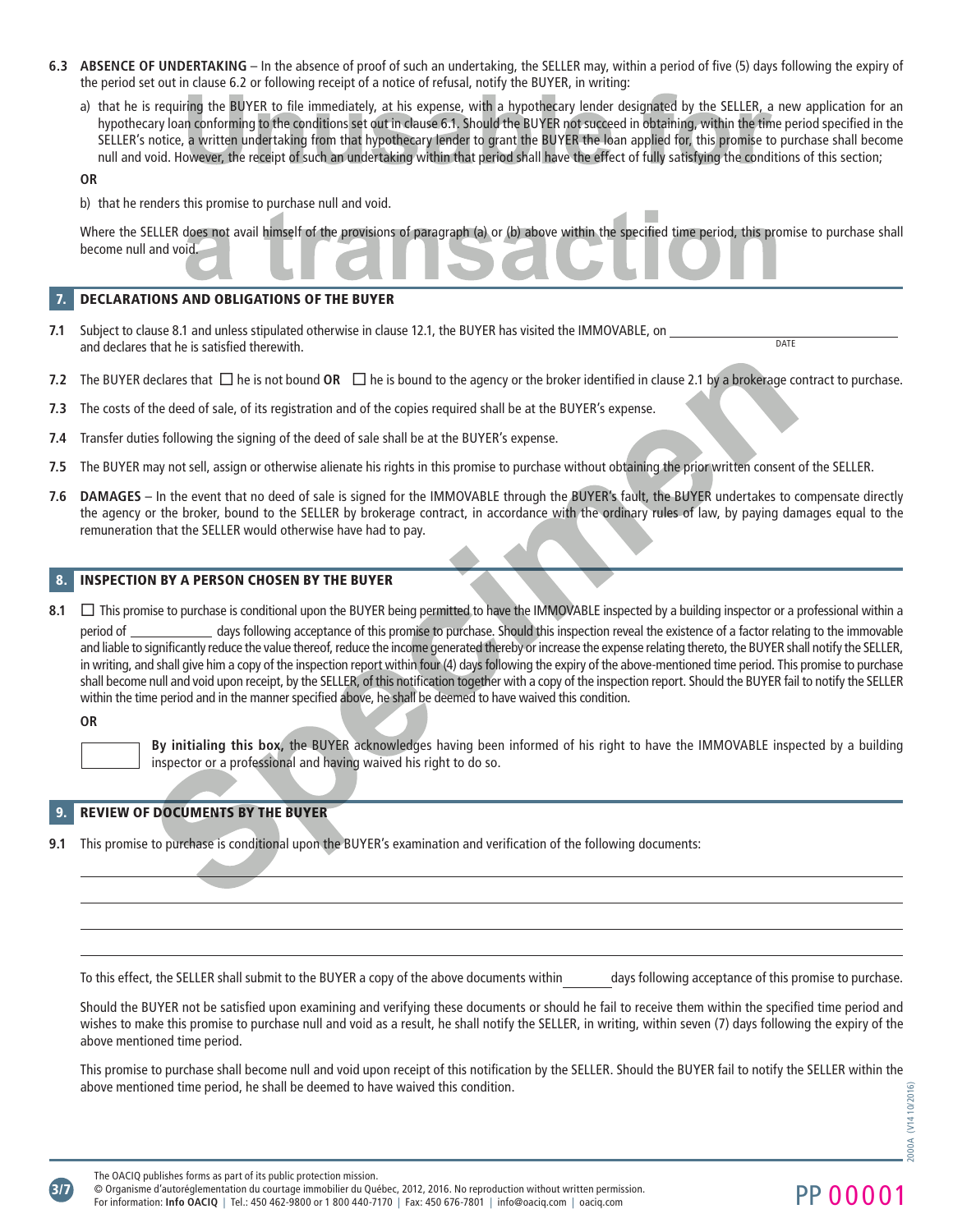#### 10. DECLARATIONS AND OBLIGATIONS OF THE SELLER

#### **10.1 The SELLER declares that:**

- 1. he is the sole owner of the IMMOVABLE or is duly authorized to sign this promise to purchase;
- 2. where applicable, his spouse consents to and concurs in this promise to purchase and will intervene in the deed of sale;
- 3. he is a Canadian resident within the meaning of the Income Tax Act and the Taxation Act and does not intend to change this residence, otherwise the tax provisions concerning the issuance of a certificate or the withholding of a portion of the sale price shall be applied;
- 4. the IMMOVABLE is not the subject of an agreement to sell, exchange or lease it, or of a pre-emptive right in favour of a third party;
- 5. the IMMOVABLE is not an immovable referred to in article 1785 of the Civil Code of Québec, i.e. an existing or planned residential immovable sold by the builder or a promoter to a natural person who acquires it to occupy it, whether or not the sale includes the transfer to this buyer of the seller's rights over the land.
- **10.2 DELIVERY OF THE IMMOVABLE** The SELLER promises to sell the IMMOVABLE to the BUYER and, unless stipulated otherwise in clause 12.1, undertakes to deliver the IMMOVABLE in the condition in which it was when the BUYER visited it.
- **10.3 OWNERSHIP DOCUMENTS** The SELLER shall supply the BUYER with a valid title of ownership. The IMMOVABLE shall be sold free of any real right or other charges, other than the usual and apparent servitudes of public utility. The SELLER shall be warrantor towards the BUYER for any violation of the restrictions of public law that affect the IMMOVABLE and that are exceptions to the ordinary law of ownership.

The SELLER shall supply to the BUYER his act of acquisition, as well as a certificate of location describing the current state of the IMMOVABLE, reflecting any cadastral renovation if applicable; the cost of any new certificate of location shall be borne by the BUYER where the previous certificate proves not to have been amended. The SELLER shall also supply to the BUYER, upon request, any documents in his possession concerning the IMMOVABLE. These documents shall be forwarded to the acting notary identified in clause 11.1.

- **10.4 COSTS RELATING TO REPAYMENT AND CANCELLATION** The costs relating to the repayment and cancellation of any debt secured by hypothec, prior claim or any other real right affecting the IMMOVABLE shall be borne by the SELLER where payment of those costs will not be assumed by the BUYER. The costs relating to repayment include any penalty that may be applicable in case of early repayment.
- **10.5 DEFECT OR IRREGULARITY** Should the BUYER or the SELLER be notified, before the signing of the deed of sale, of any defect or irregularity whatsoever affecting the declarations and obligations of the SELLER contained herein, the SELLER shall, within twenty-one (21) days following receipt of a written notice to that effect, notify the BUYER, in writing, that he has remedied that defect or irregularity at his expense or that he will not remedy to it.

The BUYER may, within a period of five (5) days following receipt of a notice from the SELLER that the latter will not remedy the defect or irregularity, or following the expiry of the twenty-one (21) day period in the absence of any notice, notify the SELLER, in writing:

a) that he is purchasing with the alleged defects or irregularities mentioned. Consequently, the SELLER's declarations and obligations shall be reduced accordingly;

#### **OR**

b) that he renders this promise to purchase null and void. Consequently, the fees, expenses and costs reasonably incurred until that time by the BUYER and the SELLER shall be borne only by the SELLER.

Where the BUYER has not availed himself of the provisions of paragraphs (a) or (b) above within the specified time period, this promise to purchase shall become null and void, in which case the BUYER and the SELLER shall each bear the fees, expenses and costs incurred by them respectively.

- **10.6 INTERVENTION OF SPOUSE** If part of the IMMOVABLE constitutes the SELLER's family residence, or where rendered necessary by the SELLER's matrimonial status, the SELLER undertakes to remit to the BUYER, as soon as this promise to purchase is accepted, either a document evidencing his spouse's consent and, where applicable, his spouse's concurrence and an undertaking by his spouse to intervene for the same purposes in the notarial deed of sale, or a copy of a judgment authorizing him to sell the IMMOVABLE without his spouse's consent. Failing that, the BUYER may, by giving written notice to this effect, render this promise to purchase null and void.
- **10.7 DAMAGES** In the event that, through the SELLER's fault, no deed of sale is signed for the IMMOVABLE, the SELLER undertakes to compensate directly the agency or the broker, bound to the BUYER by a brokerage contract to purchase, in accordance with the ordinary rules of law, by paying damages equal to the remuneration that the BUYER would otherwise have had to pay.

## 11. DECLARATIONS AND OBLIGATIONS COMMON TO THE BUYER AND THE SELLER

**11.1 DEED OF SALE** – The BUYER and the SELLER undertake to sign a deed of sale before  $\equiv$ 

notary, on or before . The BUYER shall be the owner upon the signing of the deed of sale.

The BUYER and the SELLER hereby authorize the broker identified in clause 2.1 to forward to the notary identified above the information contained in this 2000A (V14 10/2016)form and the annexes thereto, including any related document, within the deadline indicated by the notary.  $($ V14



DATE

1000A

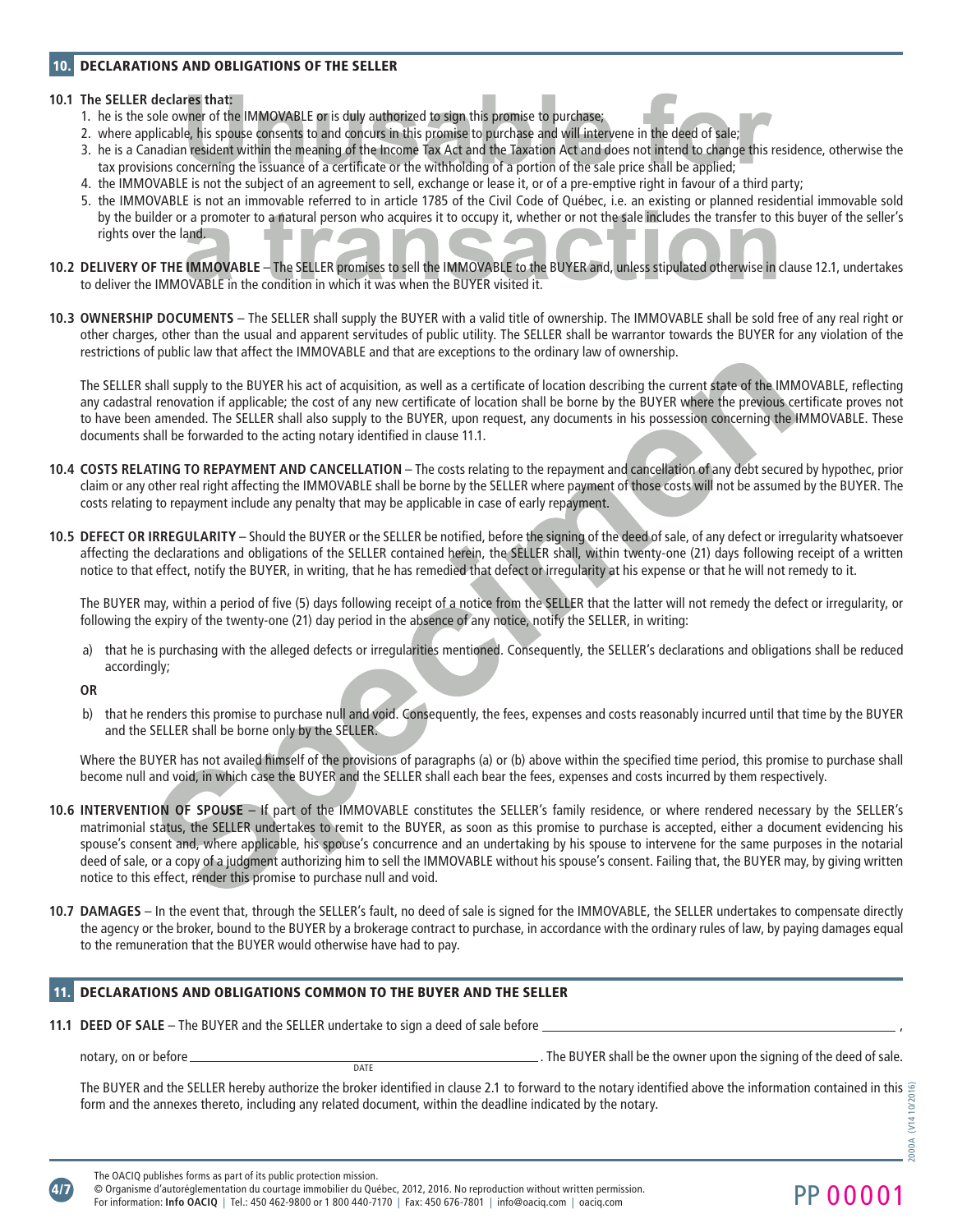**11.2 OCCUPANCY OF PREMISES** – The SELLER undertakes to render the immovable available for occupancy by the BUYER as of

at : and to leave it free of any property not included in this promise to purchase or not assumed by the BUYER, failing which the BUYER may have it removed at the SELLER's expense. If the SELLER vacates the IMMOVABLE before that date, he shall nevertheless remain responsible for keeping the immovable in the condition that it was in when the BUYER visited it.

**11.3 ADJUSTMENTS** – Upon the signing of the deed of sale, all the adjustments in respect of general and special real estate taxes, fuel reserves, and income or expenses relating to the IMMOVABLE shall be made:

D as of the date of signing of the deed of sale;<br>OR<br>Description to the signing of the deed of sale;<br> $\bullet$ 

**OR**

 $\Box$  as of the date of occupancy.

If the occupancy of the premises is to be subsequent to the signing of the deed of sale, an adjustment in regard of this occupancy shall be made at the signing of the deed of sale, according to the following calculation: the SELLER shall pay an amount equivalent to \$ per month, calculated from the date of signing of the deed of sale to the date of occupancy set out in clause 11.2, as compensation for the SELLER's occupancy of the premises during that period. In such event, heating, electricity and general maintenance costs relating to the premises occupied shall be assumed by the SELLER. In addition, the SELLER shall supply to the BUYER, at his expense, proof of liability insurance.

**11.4 AGENCY OR BROKER REMUNERATION – INSTRUCTIONS TO THE NOTARY** – The BUYER and the SELLER irrevocably instruct the acting notary to pay directly to , agency

or broker of the SELLER, the remuneration amount set out in the brokerage contract to sell awarded by the SELLER from the available sums payable to the SELLER after payment of any prior or hypothecary claim and any disbursements or fees incurred by the notary to cancel these claims. Upon instruction from the agency or broker of the SELLER, the notary shall pay a portion of this remuneration to the agency or broker identified in clause 2.1.

**11.5 INCLUSIONS** – Included in the sale are the following items:

which are sold without any legal warranty of quality, at the BUYER's own risk, but must be in working order at the time of delivery of the IMMOVABLE.

**11.6 EXCLUSIONS** – Excluded from the sale are the following items:

**11.7** Service and leasing contracts on appliances and equipment to be assumed by the BUYER:

**11.8** Items covered by an instalment sales contract, trial sales contract, sales contract with right of redemption, sale contract with resolutory clause, or leasing contract, and obligations of the SELLER to be assumed by the BUYER:

**DATE** 

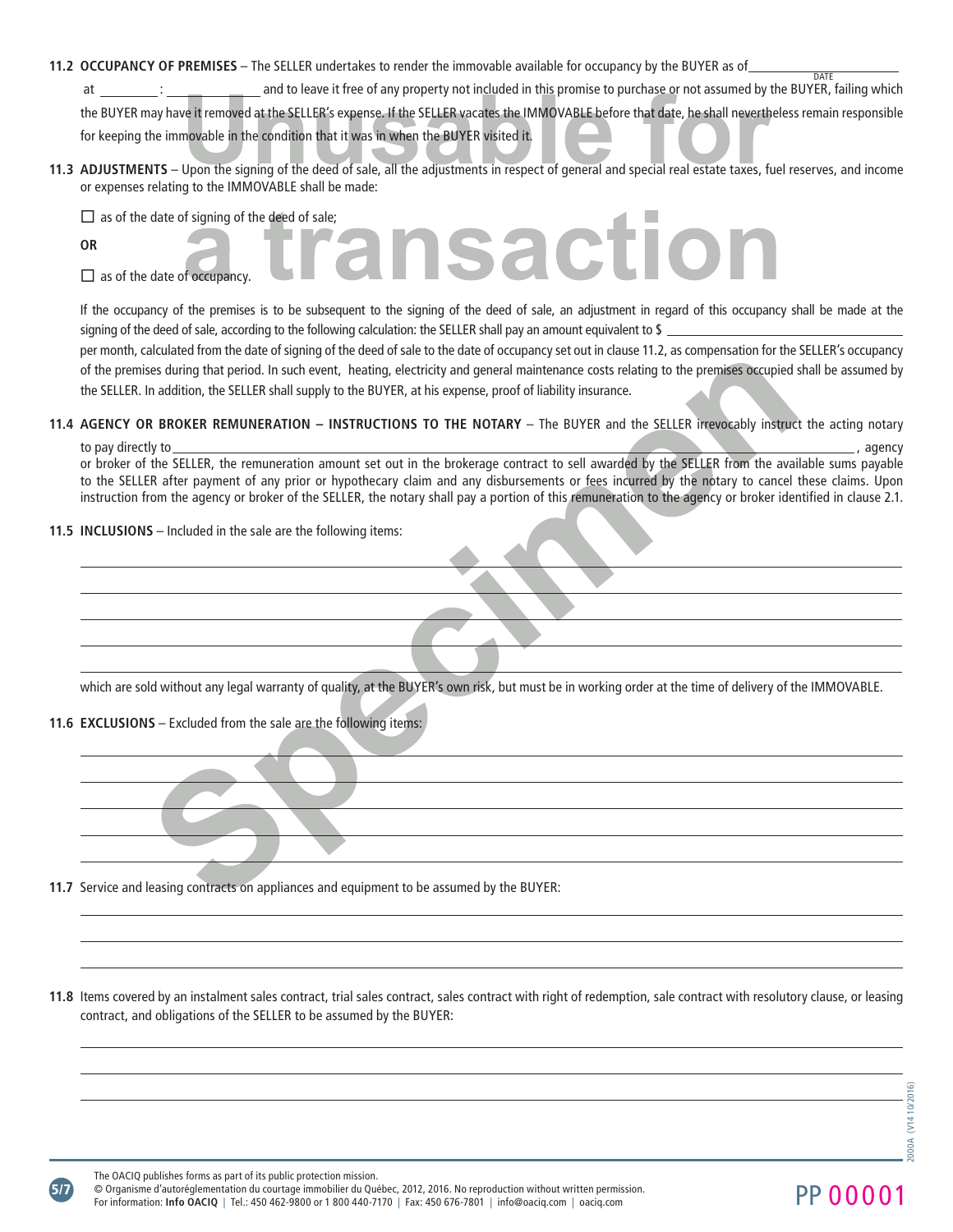| 12.  | OTHER DECLARATIONS AND CONDITIONS                                                                                                                                                      |
|------|----------------------------------------------------------------------------------------------------------------------------------------------------------------------------------------|
| 12.1 |                                                                                                                                                                                        |
|      | k.                                                                                                                                                                                     |
|      |                                                                                                                                                                                        |
|      |                                                                                                                                                                                        |
|      |                                                                                                                                                                                        |
|      |                                                                                                                                                                                        |
|      |                                                                                                                                                                                        |
| 13.  | <b>ANNEXES</b>                                                                                                                                                                         |
|      | 13.1 The provisions set forth in the Declarations by the seller Annex DS-<br>and those set forth in the Annexes identified below form an integral<br>part of this promise to purchase: |
|      | Financing Annex AF- <b>Hand</b><br>General Annex AG-<br>Residential immovable Annex AR-<br>$-1$ $-1$ $-1$ $-1$<br>Other(s) : $_{-}$                                                    |
|      |                                                                                                                                                                                        |

# 14. CONDITIONS OF ACCEPTANCE

**14.1 The BUYER and the SELLER declare that their consent is not the result of any representation or condition not contained herein.** The BUYER is irrevocably commited until :  $\qquad \qquad ; \qquad \qquad , \text{ on } \Box$ DATE

If the SELLER accepts this promise to purchase, within this deadline, it shall constitute a contract that is legally binding on the BUYER and the SELLER until proper and full execution. If the SELLER does not accept it, within this deadline, this promise to purchase shall become null and void. **A refusal by the SELLER shall render this promise to purchase null and void. A counter-proposal by the SELLER shall have the same effect as a refusal.**

## 15. INTERPRETATION

6/7

- **15.1** Unless the context dictates otherwise, the masculine form includes the feminine and neutral forms and vice versa, and the singular includes the plural and vice versa.
- **15.2** This contract and the performance thereof are governed by the laws of Québec.